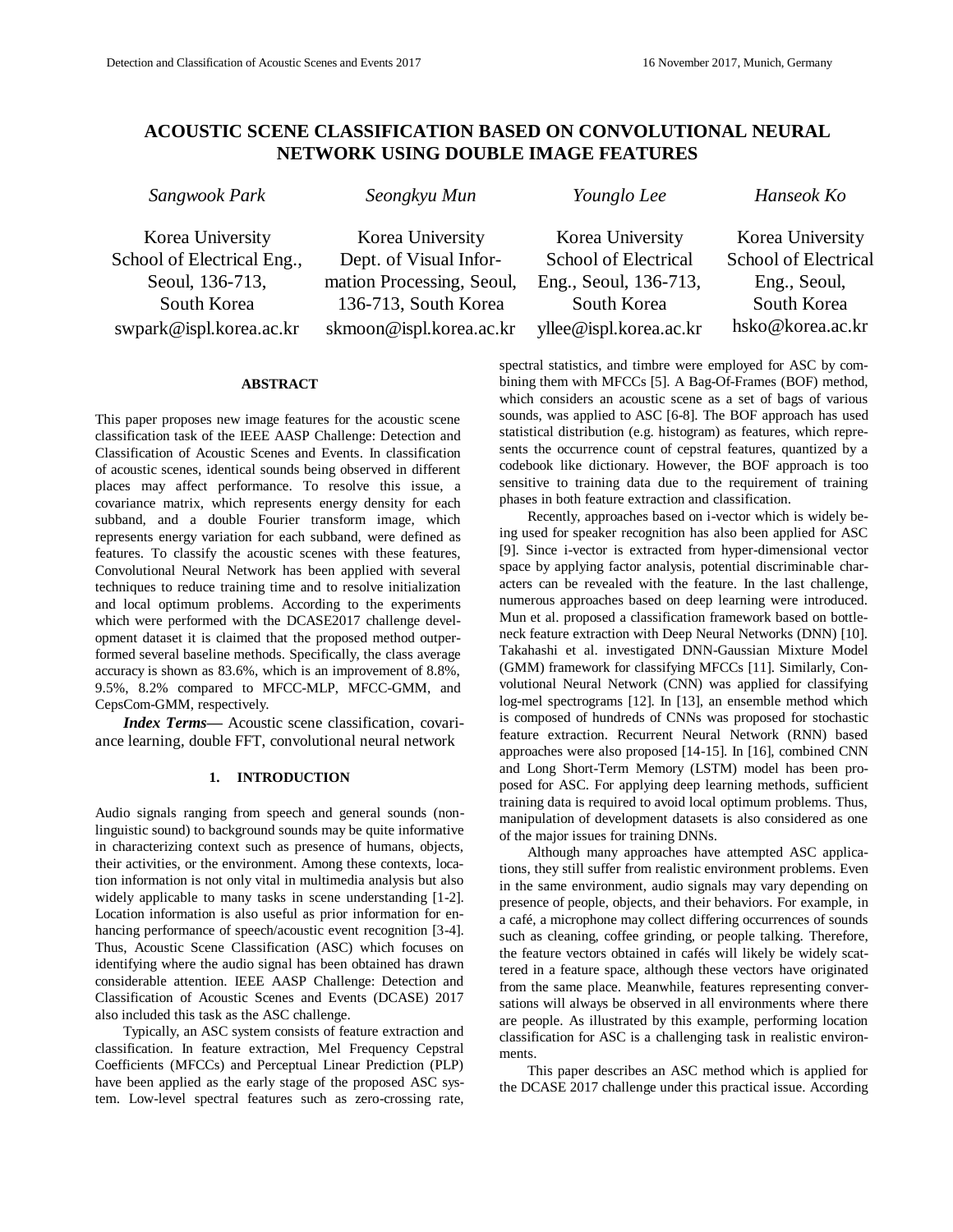to a hypothesis that sound frequency over the time may differ according to places, two types of image features, covariance matrix and double Fast Fourier Transform (FFT) image, are proposed. These features represent temporal energy density and energy variations for each frequency, respectively. Also, they are insensitive to training data, because they can be obtained without any trained data. To perform scene classification with these features, Convolutional Neural Network (CNN) is considered. Additionally, the appropriate CNN structure is also investigated to improve performance. In experiment, the proposed method is demonstrated by using the DCASE 2017 challenge database [17].

The remainder of this paper is organized as follows. Section 2 explains proposed image features with its motivation. Section 3 introduces CNN approaches for classifying the proposed features. After a discussion on the experimental results, conclusions are drawn in the final section.



Figure 1: Human voice spectrograms included in development dataset for DCASE2017 challenge; (a) in library, a part of "b027 190 200.wav" (b) in home, a part of "a031\_100\_110.wav"

#### **2. PROPOSED IMAGE FEATURE**

#### **2.1. Motivation**

Although the spectrograms are obtained in distinct places, human voices are heard in both places, *library* and *home* as shown in Figure 1. In this case, many conventional features extracted from spectrum may encounter confusion due to not only human voice but also other sounds heard anywhere, because their spectrums look very similar to each other. To overcome this problem, it is necessary to search for difference by the combination of spectrums during a finite interval. One method to observe this combination of these spectral features is via histogram with BOF. However, BOF is too sensitive to training data, because it requires training phases for feature extraction as well as classification.

In this paper, to representing combination of spectrums during a finite interval, covariance matrix and frequency analysis of frequency bins are considered. Figure 2 shows covariance matrices and images obtained by performing FFT on spectrogram in each frequency bin. As shown in Figure 2, *library* and *home* can be distinguished by using these images. Based on this fact, two image features, covariance matrix of spectrums (COV) and Double FFT Image (DFI), are proposed.



Figure 2: Two image features corresponding to Figure 1; (a) covariance matrix in library (b) frequency analysis in library (c) covariance matrix in home (d) frequency analysis in home



Figure 3: Procedure for obtaining proposed image feature

## **2.2. Image Feature Extraction**

Figure 3 shows the procedure of obtaining the two image features. A 1-dimensional wave is transformed to spectrogram after pre-emphasis. In *Filtering*, a compressive Gammachirp filterbank is applied to all spectrums for dimension reduction [18]. The result of *Filtering* is partitioned into several blocks that are composed of consecutive filter responses. For each block, COV is calculated by performing expectation as

$$
C^{i} = E\bigg[\big(X[:, m] - \overline{X}^{i}\big)\big(X[:, m] - \overline{X}^{i}\big)^{T}\bigg], X[:, m] \in B^{i} \qquad (1)
$$

where  $B^i$  is a set whose elements are filter responses included in the  $i^{\text{th}}$  block.  $C^i$  is a covariance matrix of the  $i^{\text{th}}$  block. *X* and  $X<sup>i</sup>$  are filter responses in each frame and frame average, respectively, and *m* is frame index.

To obtain DFI, FFT is performed on each subband of filter responses as

$$
\mathbf{D}^{i} = F_{k=1:K} \left\{ X[k, :] \right\}, \ \ X[k, :] \in \mathbf{B}^{i} \tag{2}
$$

where  $D^i$  is a DFI of the  $i^{\text{th}}$  block,  $F$  is a function for FFT. *K* and *k* is the number of frequency bin and frequency index, respectively. Finally, min-max normalization is performed on both  $C^i$  and  $D^i$  for representing gray-scale image.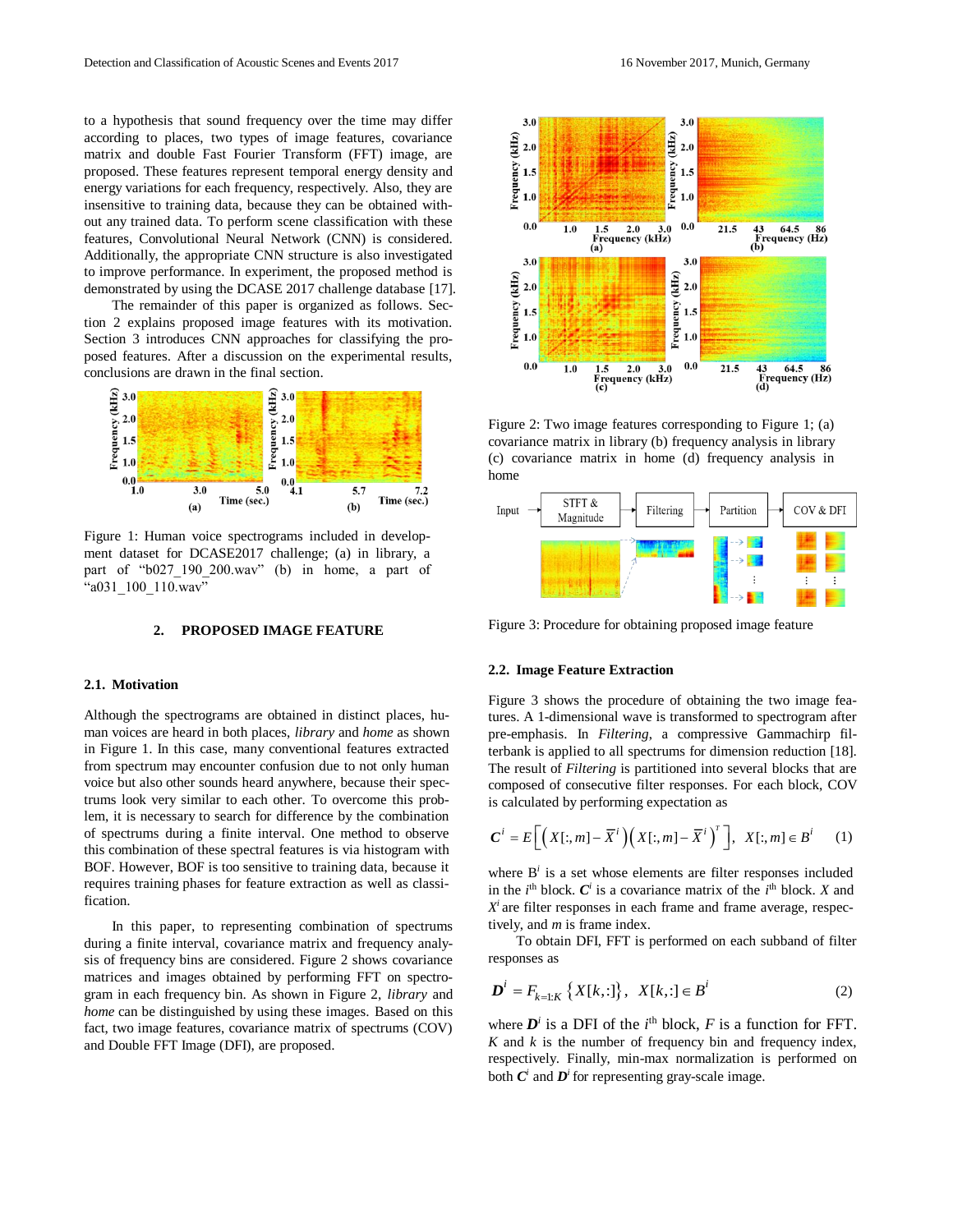# **3. CONVOLUTIONAL NEURAL NETWORK**

Many deep learning methods suffer from several problems such as over-fitting, local optimum, and training time. In CNN, the number of parameters is reduced by sharing weights in convolutions to avoid over-fitting problems. Also, CNN is well known to be appropriate for classifying image. From these reasons, CNN is applied for classification of proposed image feature. As shown in Figure 4, the CNN structure consists of three parts; input, convolution, and fully connected.

|             | Output 1024×15 BN-Relu                               |  |  |  |  |  |  |  |  |
|-------------|------------------------------------------------------|--|--|--|--|--|--|--|--|
|             | Fully connected 512×1024 BN-Relu                     |  |  |  |  |  |  |  |  |
| connected   | Fully connected 2048×512 BN-Relu                     |  |  |  |  |  |  |  |  |
|             | Fully connected 2048×2048 BN-Relu                    |  |  |  |  |  |  |  |  |
|             | $2 \times 2$ max-pooling (padding, stride-2)         |  |  |  |  |  |  |  |  |
|             | 3×3 conv.(padding, stride-1) 32 BN-Relu              |  |  |  |  |  |  |  |  |
| Convolution | 3×3 conv.(padding, stride-1) 32 BN-Relu              |  |  |  |  |  |  |  |  |
|             | 3×3 conv.(padding, stride-1) 32 BN-Relu              |  |  |  |  |  |  |  |  |
|             | $2\times2$ max-pooling (padding, stride-2)           |  |  |  |  |  |  |  |  |
|             | 5×5 conv.(padding, stride-1) 16 BN-Relu              |  |  |  |  |  |  |  |  |
|             | $5\times5$ conv. (padding, stride-1) 16 BN-Relu      |  |  |  |  |  |  |  |  |
|             | 5×5 conv.(padding, stride-1) 16 BN-Relu              |  |  |  |  |  |  |  |  |
|             | $2 \times 2$ max-pooling (padding, stride-2)         |  |  |  |  |  |  |  |  |
|             | 7×7 conv.(padding, stride-1) 8 BN-Relu               |  |  |  |  |  |  |  |  |
|             | 7×7 conv.(padding, stride-1) 8 BN-Relu               |  |  |  |  |  |  |  |  |
|             | 7×7 conv.(padding, stride-1) 8 BN-Relu               |  |  |  |  |  |  |  |  |
|             | Input: $64\times64\times4$ [left & right: COV, DFI,] |  |  |  |  |  |  |  |  |

Figure 4: A CNN structure applied for classification of proposed image features

### **3.1. CNN Input**

Similar to human perception, stereo sound contains additional information such as direction of sound and spatial characters. Since these are also helpful for location recognition, CNN input is composed of four images which are COVs and DFIs obtained from each channel. These inputs are converted to gray scale image whose pixel value is integer within 0 to 255. Thus, all pixels in the proposed feature are normalized with zero-mean and unit-variance.

In feature extraction, the number of filters included in the considered filterbank is set to 64, and the number of double FFT points is set to 128.

### **3.2. Convolution**

In training of the deep network, obtaining initialization parameters is very important to avoid local optimum problem. Since CNN structures are empirically determined, training time is also another issue. To alleviate these problems, batch normalization has been applied in every layer [19]. Thus, three substeps, convolution, batch normalization, and pooling, are conducted in this step.

In convolution, if a large filter is used, microscopic features can be obtained, but the number of training parameters is also increased. To avoid this constraint, convolutions are iteratively performed with a small filter. Based on this concept, filter sizes applied to final structure are depicted in Figure 4. After convolution, Batch Normalization (BN) is also performed.

In pooling, the image size is diminished in half by applying max pooling. Note that the number of tensors is increased after pooling. This is also iteratively performed after every convolution iteration.

#### **3.3. Fully connected**

After all iterations, the result of *Convolution* is reshaped to vector (8x8x32 dimension) for application to the fully connected network. In this time, Rectified Linear Unit (Relu) function is used for activation function. The number of nodes in each layer is depicted in Figure 4.

#### **4. EXPERIMENT**

#### **4.1. Experimental Setting**

For performance assessment, DCASE2017 dataset that consists of 15 scenes, *bus, café/restaurant, car, city center, forest path, grocery store, home, lakeside beach, library, metro station, office, residential area, train, tram,* and *urban park*, was used. By using four fold lists provided by DCASE2017 committee, cross-validation tests were conducted.

For performance comparison, several baselines were considered. Firstly, the results of MFCC-MLP and MFCC-GMM were provided by DCASE2017 challenge committee [20]. Secondly, CepsCom that is a 240-dimensional vector composed by concatenating four cepstral features was evaluated by using 128 mixture GMM [21]. Finally, CepsCom based i-vector framework was considered [22]. Based on 128 mixture GMM, a 400 dimensional i-vector was extracted in this experiment. After applying multi-class Linear Discriminative Analysis (LDA) to 400 dimensional i-vector, classification was performed by using a minimum Cosine Distance Score (CDS).

In proposed method, the length of block was empirically set to 1 second. Thus, CNN was trained with approximately 33,000 inputs in each fold test.

### **4.2. Development Results**

The accuracies according to classes are summarized in Table 1. In baseline systems except i-vector-CDS, the performance is shown to be about 75%. Although logMel-MLP and MFCC-GMM shows similar performance (i.e. class averaging accuracy), CepsCom-GMM shows the best averaging accuracy, which is an improvement of 0.6%. In logMel-MLP and MFCC-GMM, accuracies above 90% can be obtained in *car, city center* and *office*, and accuracy below 60% is shown in *train*. On the other hand, MFCC-GMM outperforms other methods in *café* and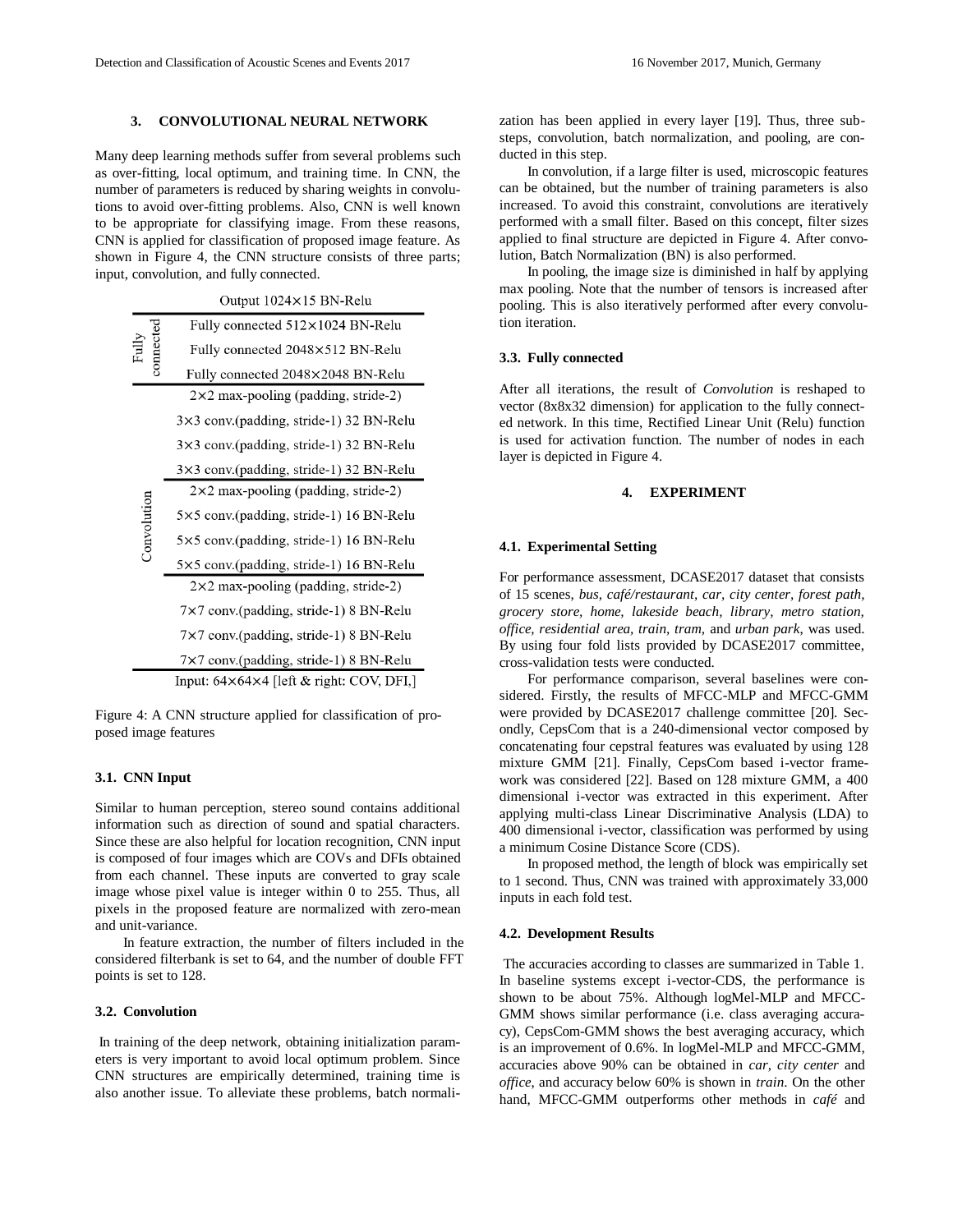| [%]                  |      | Avg. beach bus |      | cafe | car  |      |      |      |                      | city forest groc. home lib. metro office park resid. train tram |      |      |      |      |       |
|----------------------|------|----------------|------|------|------|------|------|------|----------------------|-----------------------------------------------------------------|------|------|------|------|-------|
| logMel-MLP           | 74.8 | 75.3           | 71.8 | 57.7 | 97.1 | 90.7 | 79.5 | 58.7 | 68.6 57.1            | 91.7                                                            | 99.7 | 70.2 | 64.1 | 58.0 | 81.7  |
| MFCC-GMM             | 74.1 | 75.0           | 84.3 | 81.7 | 91.0 | 91.0 | 73.4 |      | $67.9$   71.4   63.5 | 81.4                                                            | 97.1 | 39.1 | 74.7 | 41.0 | 179.2 |
| $CepsCom-GMM$   75.4 |      | 78.2           | 82.9 | 75.0 | 91.0 | 91.7 | 61.1 | 81.4 | 70.8 58.0            | 78.1                                                            | 96.8 | 53.9 | 74.7 | 54.6 | 83.5  |
| <i>i</i> -vector-CDS | 61.9 | 79.5           | 63.5 | 56.7 | 32.1 | 86.9 | 68.4 | 77.9 | 54.8 56.7            | 69.4                                                            | 66.0 | 55.1 | 48.7 | 51.5 | 64.0  |
| Proposed             | 83.6 | 88.5           | 93.8 | 73.1 | 93.2 | 86.3 | 97.1 | 84.6 | $82.5$ 77.8          | 89.2                                                            | 91.0 | 73.1 | 70.5 | 70.1 | 82.7  |

Table 1. *Experiment results for four baseline systems and proposed system in development*



Figure 5: Confusion matrices for CepsCom-GMM and the proposed method (a) CepsCom-GMM (b) Proposed

Table 2. *Experiment result for proposed system in evaluation*

| $\lceil \frac{9}{6} \rceil$ | Avg. | beach | bus    | cafe | car    | <b>C<sub>1</sub>C</b> |                                                 |  | forest groc, home lib. metro loffice park resid, train tram |                               |  |                      |  |
|-----------------------------|------|-------|--------|------|--------|-----------------------|-------------------------------------------------|--|-------------------------------------------------------------|-------------------------------|--|----------------------|--|
| Proposed                    |      | 54.6  | $-593$ | 713  | 79.6 L |                       | $\vert$ 91.7   85.2   75.0   98.1   44.4   98.1 |  |                                                             | $\vert 84.3 \vert 23.1 \vert$ |  | $76.9$   82.4   64.8 |  |

*residential area* while logMel-MLP outperforms others in *metro-station* and *office*. This difference may come from that different classifier, MLP or GMM, which has been applied to each method. In addition, the features is also different. Since 40 filters for Mel filterbank are used for feature extraction, logMel is a 40-dimensional vector while MFCC is a 12-dimensional vector by conducting Discrete Cosine Transform (DCT). In case of CepsCom-GMM, this method outperforms others in *city center* and *tram*.

In i-vector-CDS, the performance is about 62%. An UBM is very important for extracting i-vector, and a huge volume of database including a lot of scenes is required for training UBM. Despite this fact, development dataset consisted of 15 scenes is only used for training UBM in this experiment. To obtain reliable results using i-vector, a larger database is required to successfully training UBM.

According to the results, the proposed method outperforms other methods. The class average accuracy was observed as 83.6%, which is an improvement of 8.8%, 9.5%, 8.2% compared to MFCC-MLP, MFCC-GMM, and CepsCom-GMM, respectively, which implies that the best class accuracies were obtained for most classes. Additionally, confusion matrices for CespCom-GMM and the proposed method are shown in Figure 5. As mentioned previously, spectrum based features such as MFCC and CepsCom confuse scenes where common sound may be heard. Although class accuracies have been lower than baseline in *café* and *office*, the proposed method resolves this problem as shown in *bus, library, home* and *train*. To additionally improve performance of the proposed method, the confusion between *park* and *residential area* has to be resolved.

#### **4.3. Evaluation Results**

For this experiment, 90% of development data were used for training CNN described in Figure 4. And the remainder was considered as validation data for determining the number of epoch. After training, evaluation dataset is tested in the CNN, and the results are summarized in Table 2. Accuracies above 90% can be obtained in *city center, home,* and *metrostation*, on the other hand accuracies in *library* and *park* are below 50%. Also, average accuracy of evaluation is degraded as much as about 11 % compared to development accuracy. From these fact, generalization issue still remains in the proposed method, and the issue will be investigated in future.